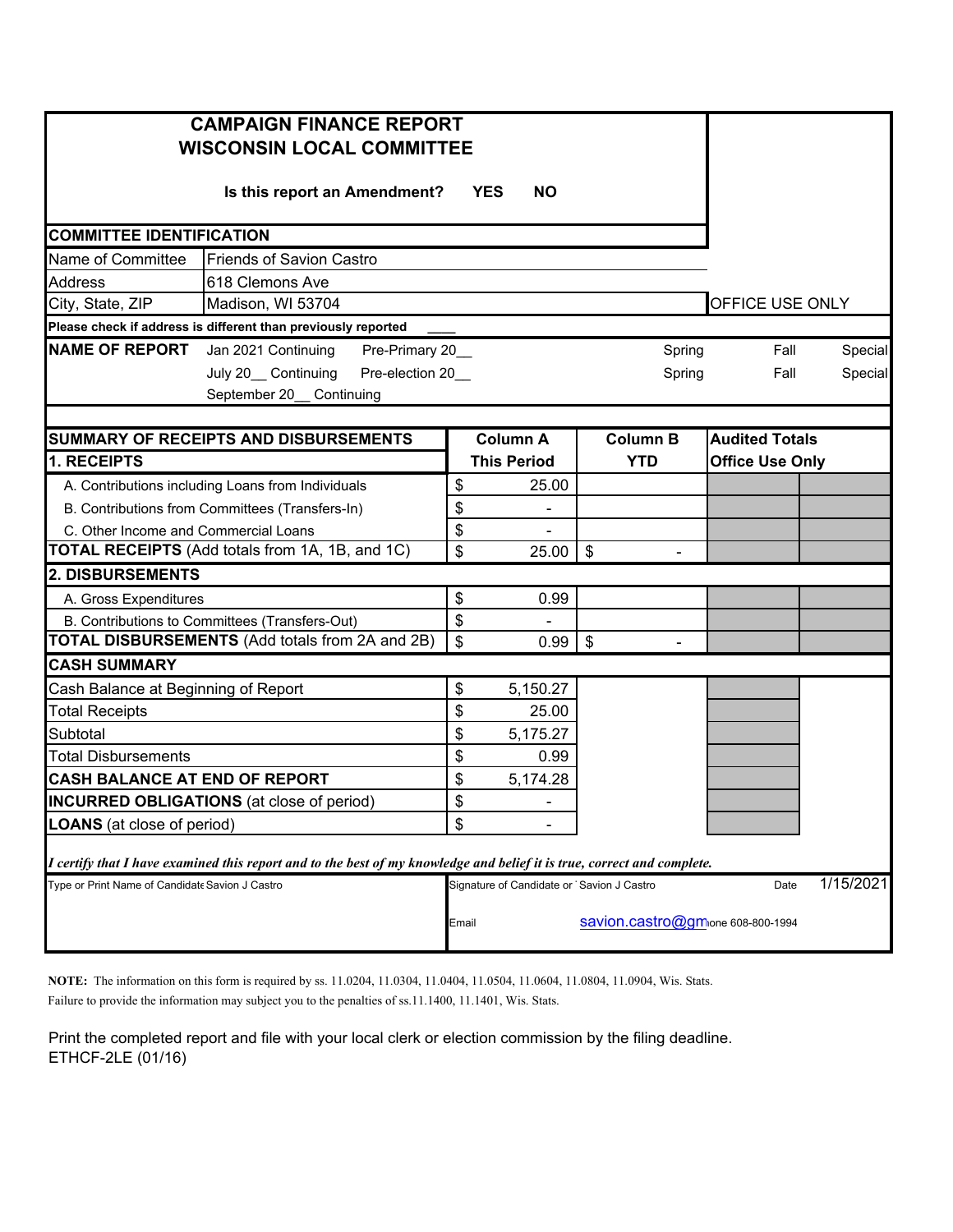## SCHEDULE 1-A**Contributions Including Loans from Individuals**

| <b>IN-KIND</b> | <b>CONDUIT</b> | <b>DATE</b> | <b>LAST</b> | <b>FIRST</b> | <b>ADDRESS</b>                   | <b>CITY</b> | ST | ZIP   | OCCUPATION AMOUNT |                        | <b>YTD</b> | <b>COMMENTS</b> |
|----------------|----------------|-------------|-------------|--------------|----------------------------------|-------------|----|-------|-------------------|------------------------|------------|-----------------|
|                |                | 12/14/20 Li |             | Drew         | 1509 McKenna<br>Boulevard, Apt 1 | Madison     | WI | 53711 |                   | $\sqrt[6]{3}$<br>25.00 |            |                 |
|                |                |             |             |              |                                  |             |    |       |                   |                        |            |                 |
|                |                |             |             |              |                                  |             |    |       |                   |                        |            |                 |
|                |                |             |             |              |                                  |             |    |       |                   |                        |            |                 |
|                |                |             |             |              |                                  |             |    |       |                   |                        |            |                 |
|                |                |             |             |              |                                  |             |    |       |                   |                        |            |                 |
|                |                |             |             |              |                                  |             |    |       |                   |                        |            |                 |
|                |                |             |             |              |                                  |             |    |       |                   |                        |            |                 |
|                |                |             |             |              |                                  |             |    |       |                   |                        |            |                 |
|                |                |             |             |              |                                  |             |    |       |                   |                        |            |                 |
|                |                |             |             |              |                                  |             |    |       |                   |                        |            |                 |
|                |                |             |             |              |                                  |             |    |       |                   |                        |            |                 |
|                |                |             |             |              |                                  |             |    |       |                   |                        |            |                 |
|                |                |             |             |              |                                  |             |    |       |                   |                        |            |                 |
|                |                |             |             |              |                                  |             |    |       |                   |                        |            |                 |
|                |                |             |             |              |                                  |             |    |       |                   |                        |            |                 |
|                |                |             |             |              |                                  |             |    |       |                   |                        |            |                 |
|                |                |             |             |              |                                  |             |    |       |                   |                        |            |                 |
|                |                |             |             |              |                                  |             |    |       |                   |                        |            |                 |
|                |                |             |             |              |                                  |             |    |       |                   |                        |            |                 |
|                |                |             |             |              |                                  |             |    |       |                   |                        |            |                 |
|                |                |             |             |              |                                  |             |    |       |                   |                        |            |                 |
|                |                |             |             |              |                                  |             |    |       |                   |                        |            |                 |
|                |                |             |             |              |                                  |             |    |       |                   |                        |            |                 |
|                |                |             |             |              |                                  |             |    |       |                   |                        |            |                 |
|                |                |             |             |              |                                  |             |    |       |                   |                        |            |                 |
|                |                |             |             |              |                                  |             |    |       |                   |                        |            |                 |
|                |                |             |             |              |                                  |             |    |       |                   |                        |            |                 |
|                |                |             |             |              |                                  |             |    |       |                   |                        |            |                 |
|                |                |             |             |              |                                  |             |    |       |                   |                        |            |                 |
|                |                |             |             |              |                                  |             |    |       |                   |                        |            |                 |
|                |                |             |             |              |                                  |             |    |       |                   |                        |            |                 |
|                |                |             |             |              |                                  |             |    |       |                   |                        |            |                 |
|                |                |             |             |              |                                  |             |    |       |                   |                        |            |                 |
|                |                |             |             |              |                                  |             |    |       |                   |                        |            |                 |
|                |                |             |             |              |                                  |             |    |       |                   |                        |            |                 |